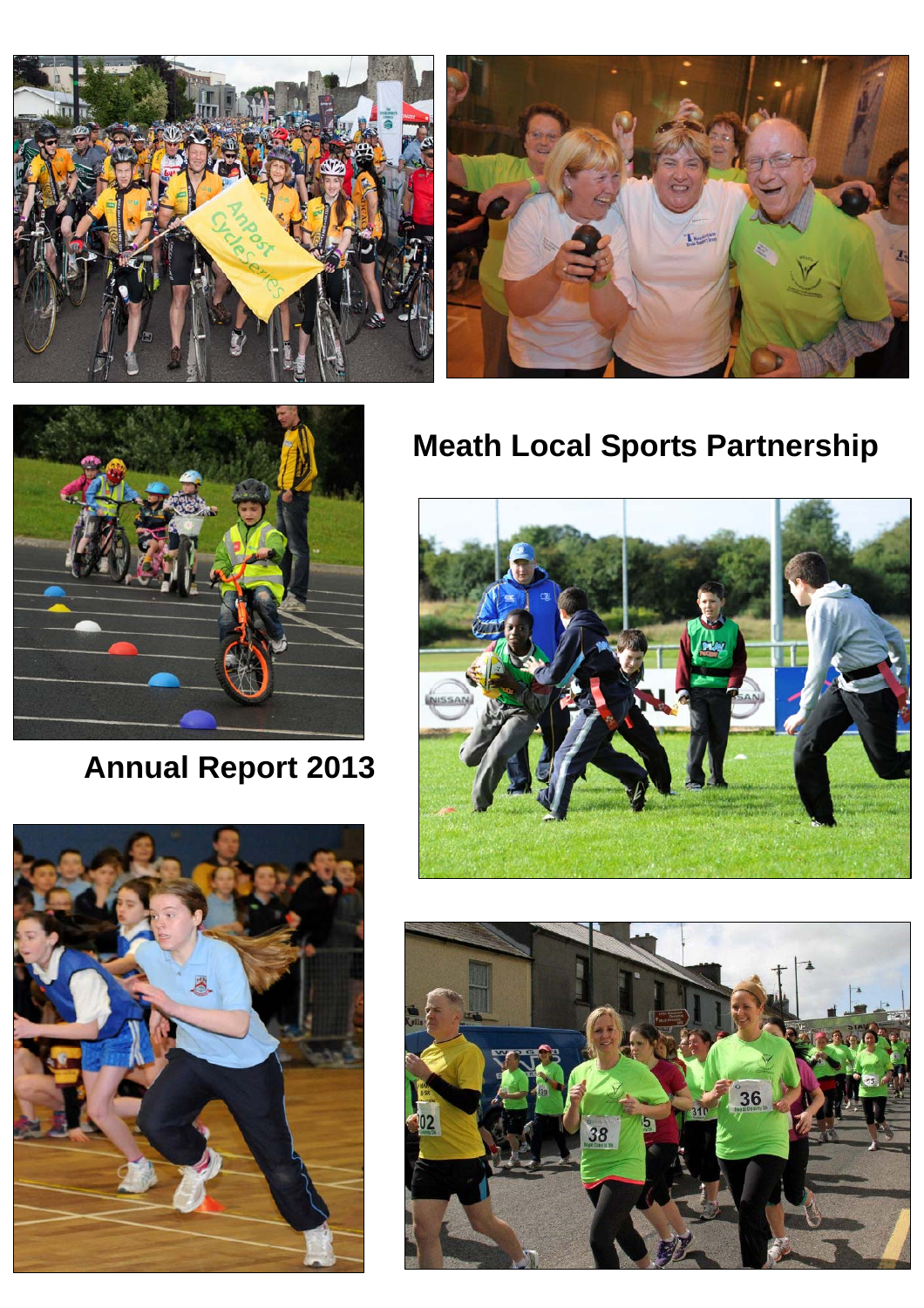# Meath Local Sports Partnership

# Annual Report 2013

**Contents** 

# Part 1 – Executive Summary

Vision, Mission, Values and Strategic Themes

Foreword

Overview of the Year

Appendix 1 – MLSP Board and Staff Appendix 2 – 2013 Course & project Summary Report Appendix 3 – 2013 SPEAK Report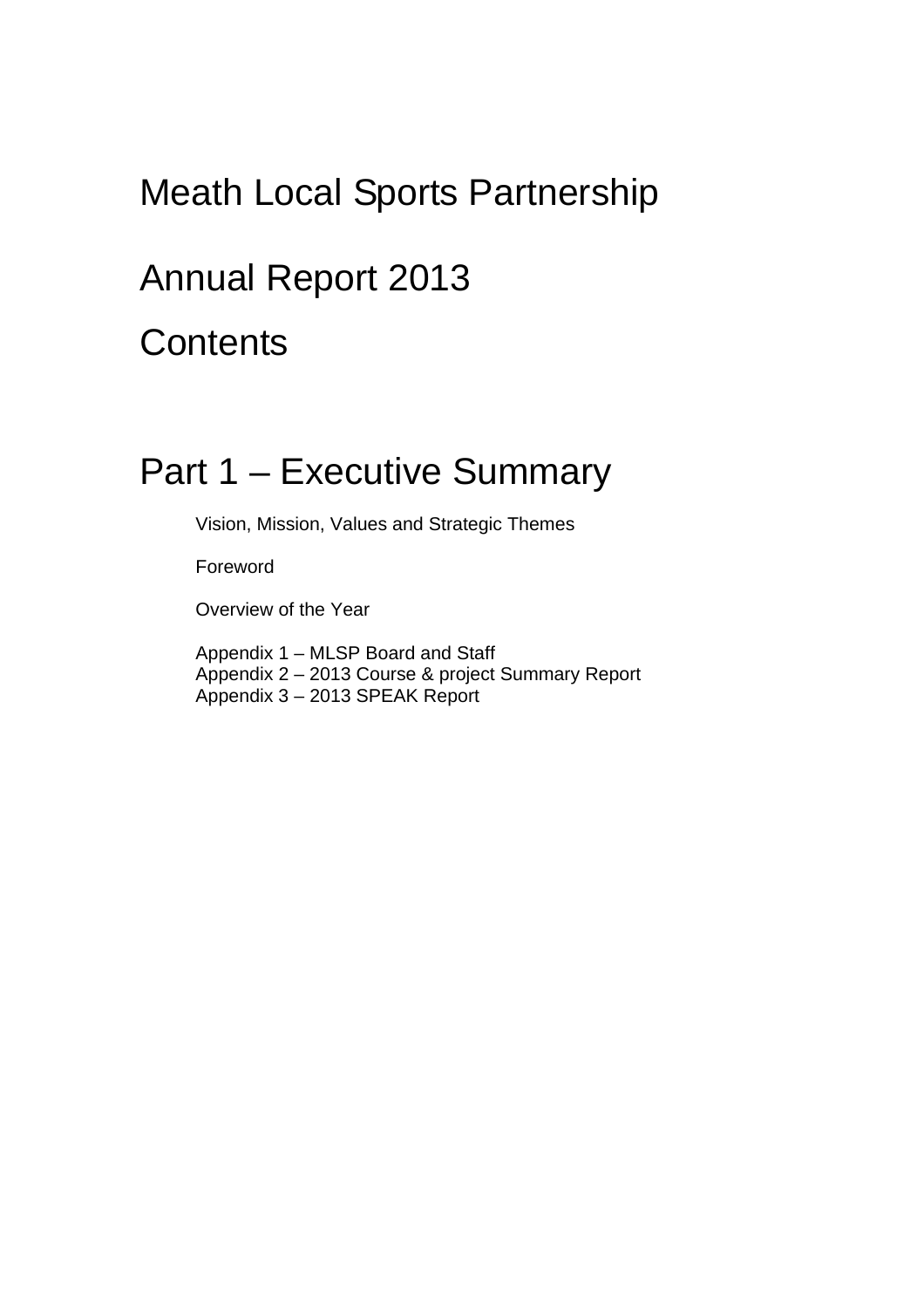

# Meath Local Sports Partnership Annual Report 2013

### **Introduction**

Meath Local Sports Partnership was formed in 2002 with a fulltime coordinator being appointed in July of the same year. Following an expansion of the Board and broad consultations in 2003, a three year strategic plan 2003 –2007 was launched. We have since launched our second strategic plan 2007—2012 "Sport & Physical Activity—a Way of Life" which focuses on three thematic goals and was launched in 2008. 2013 saw a review of this plan and the Disability Sport strategy undertaken.

\_\_\_\_\_\_\_\_\_\_\_\_\_\_\_\_\_\_\_\_\_\_\_\_\_\_\_\_\_\_\_\_\_\_\_\_\_\_\_\_\_\_\_\_\_\_\_\_\_\_\_\_\_\_\_\_\_\_\_\_\_\_\_\_\_\_\_\_\_\_\_\_\_\_\_\_\_

Meath Local Sports Partnership is core funded on an annual basis by the Irish Sports Council and also receives additional funding from other state agencies.

\_\_\_\_\_\_\_\_\_\_\_\_\_\_\_\_\_\_\_\_\_\_\_\_\_\_\_\_\_\_\_\_\_\_\_\_\_\_\_\_\_\_\_\_\_\_\_\_\_\_\_\_\_\_\_\_\_\_\_\_\_\_\_\_\_\_\_\_\_\_\_\_\_\_\_\_\_\_\_\_\_\_\_

### **Vision**

"Sport & physical activity - a way of life in Meath."

### **Mission Statement**

Our agreed **mission** is to increase the level & quality of participation in sport and physical activity together with the people of Meath through activities which

- $\triangleright$  introduce people to sport and physical activity
- $\triangleright$  encourage sustained and increased involvement
- $\triangleright$  develop the quality and accessibility of sports organisations and facilities
- $\triangleright$  increase effectiveness of service delivery through better partnership between relevant agencies

### **Our Values**

Our agreed **values**, which will be evident in all we do, are:

- $\triangleright$  Inclusion MLSP is committed to developing and delivering programmes, policies and procedures in sport and physical activity based on equality, inclusion and participation for all.
- $\triangleright$  Quality MLSP will strive for quality in all activities, demonstrating transparency in decisionmaking, responsiveness to emerging needs, openness to challenge and ensuring that all resources are used effectively and efficiently.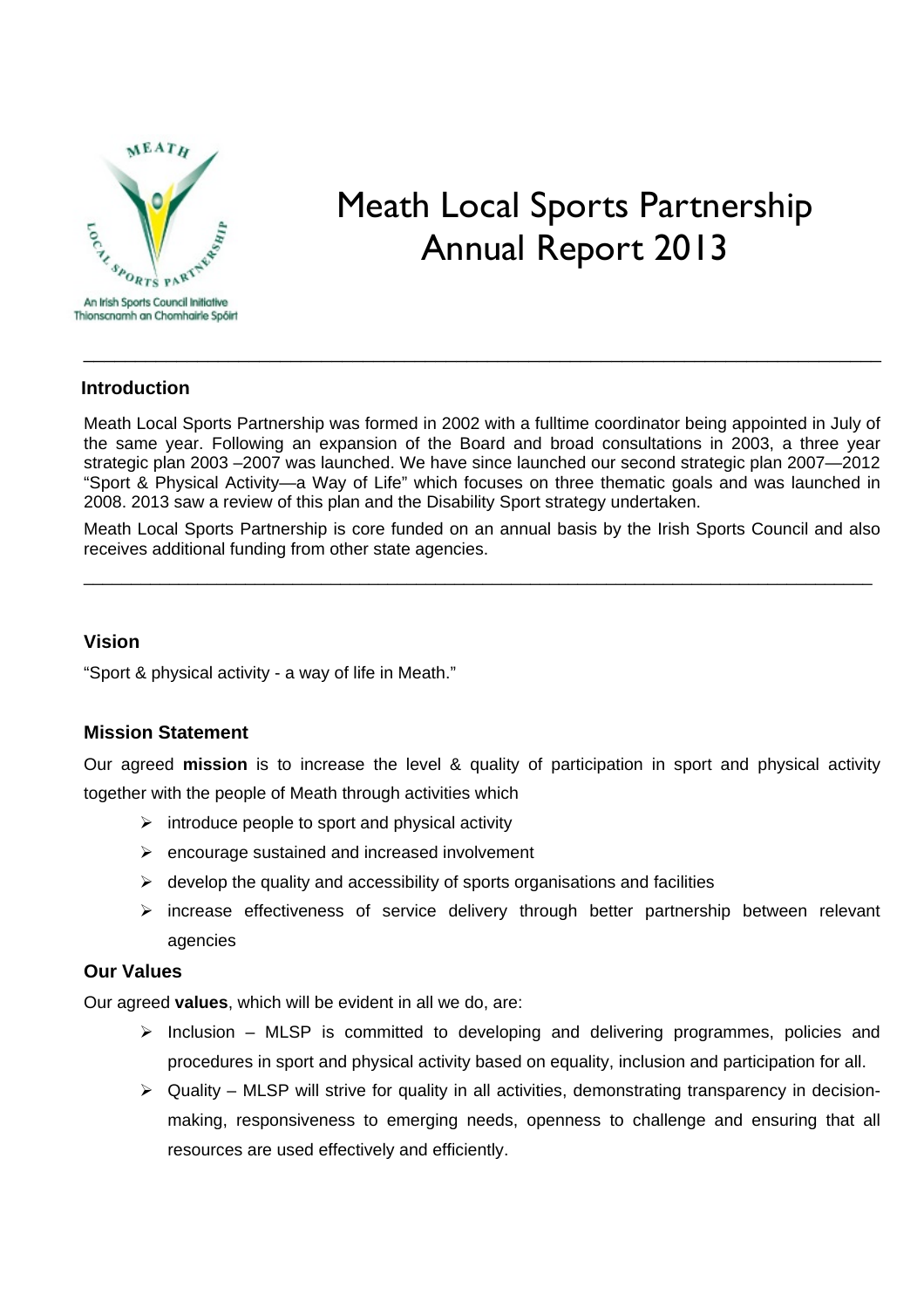- $\triangleright$  Integrity MLSP is committed to basing all of our actions on an internally consistent framework of principles. Depth of principles and adherence of each level to the next are key determining factors. This concept of integrity is directly linked to responsibility in that implementation spawning from principles is designed with a specific outcome in mind.
- $\triangleright$  Fairness MLSP is committed to the value of fairness, both in terms of promoting the need for fairness of outcomes for everyone engaging with MLSP, and ensuring that the Partnership's own policies, procedures and practices are demonstrably fair.
- $\triangleright$  Partnership MLSP recognises the importance of working in partnership with local groups, clubs and agencies as being key to the development of the sports partnership.

\_\_\_\_\_\_\_\_\_\_\_\_\_\_\_\_\_\_\_\_\_\_\_\_\_\_\_\_\_\_\_\_\_\_\_\_\_\_\_\_\_\_\_\_\_\_\_\_\_\_\_\_\_\_\_\_\_\_\_\_\_\_\_\_\_\_\_\_\_\_\_\_\_\_\_\_\_\_\_\_\_\_\_

### **Strategic Goals 2007 – 2012**

- 1. To increase levels of participation rates and quality experiences in sport and physical activity
- 2. To improve the quality of programme delivery and accessibility to facilities in sport and physical activity in Meath.
- 3. Develop a strong partnership approach to the development and delivery of sport and physical activity in Meath.

\_\_\_\_\_\_\_\_\_\_\_\_\_\_\_\_\_\_\_\_\_\_\_\_\_\_\_\_\_\_\_\_\_\_\_\_\_\_\_\_\_\_\_\_\_\_\_\_\_\_\_\_\_\_\_\_\_\_\_\_\_\_\_\_\_\_\_\_\_\_\_\_\_\_\_\_\_\_\_\_\_\_\_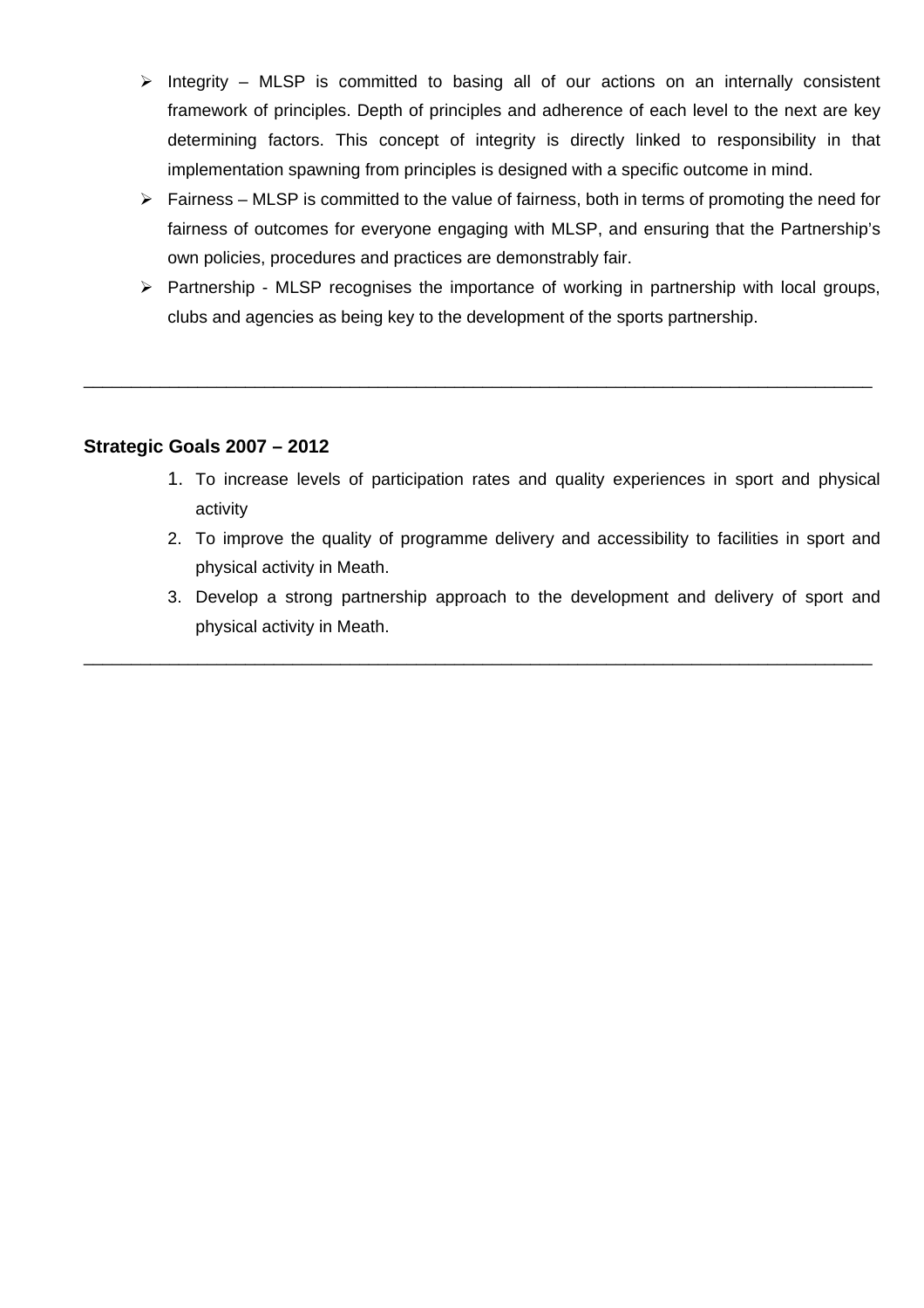### **Foreword**

The following report gives an overview of the work which was undertaken by Meath Local Sports Partnership in 2013. It provides for a brief synopsis of the year documenting changes to the operating environment, staffing and the Board of the Partnership itself. The Annual Report 2013 outlines activities under its three strategic goals.

This report facilitates the sharing of best practice and innovative interventions across the county. It allows Meath LSP to monitor trends in local sport and acts as an effective mechanism to highlight areas of concern and challenge.

Again as in previous years, Meath LSP has made significant advances and increased the number of locally delivered programmes and training opportunities. Target groups focused on during 2013 included children and young people, people with a disability, unemployed and women. Meath LSP is also continuing to deliver projects to increase the participation and involvement of harder to reach groups such as those living in disadvantaged communities.

A particular highlight from the report has been the continued success our mass participation initiatives:

- Royal County 5k
- An Post Meath Heritage Cycle Tour

This is in addition to the growth of our Older Adult programmes, Women in Sport initiatives, training and education programmes and our disability programmes.

In total over 11,803 people took part in our programmes. Both the Royal County 5k and the An Post Meath Heritage Cycle Tour attracted larger numbers than previous years, with the cycle tour attracting a massive 3300 participants. The cycle tour has fast become the flagship event for Meath LSP, with increased awareness and profile of the sports partnership being one of the main benefits.

All credit to the staff for their continued commitment in promoting and organising these events. The enthusiasm and enjoyment evident from both the participants and volunteers in these mass participation events demonstrate the value and importance of these events for local communities.

In 2013, we engaged the services of an external consultant to review our strategic plan 2007 – 2012 and our disability strategy 2009 – 2012. It is evident from the findings of this review that Meath LSP is focused and effective in its work and operates in an efficient manner. Over the timeframe of this strategic plan, we have grown our range of activities, identified and developed a range of programmes, integrated ourselves within the sports network of the county and become a significant and credible agency/resource for recreational sports development and participation whilst at the same time sourcing significant human and financial resources in order to deliver on our mandate.

In what continues to be an ever changing and demanding environment, the Meath LSP team continues to work successfully with partners within sport and health promotion and with the local authority to bring in substantial investment and opportunities to further develop sport and physical activity in Meath. Each year Meath LSP continues to be encouraged by the level of support given to the LSP by statutory, community and voluntary groups across the county. The continuing commitment by the Irish Sports Council, Meath County Council, HSE, FAS and other partners towards providing financial and in kind resources to Meath LSP is very much appreciated by the board. In these current difficult economic times it is heartening to see that quality of life is still high on national and local political agendas.

In particular we would like to thank and acknowledge County Manager Jackie Maguire for her continued support; the Irish Sports Council and Minister Ring, Department of Transport, Tourism and Sport for their continued support which enables us to do our job. This is a testament to the increasing value of the Meath LSP in delivering on the common aims of health, well being and social inclusion.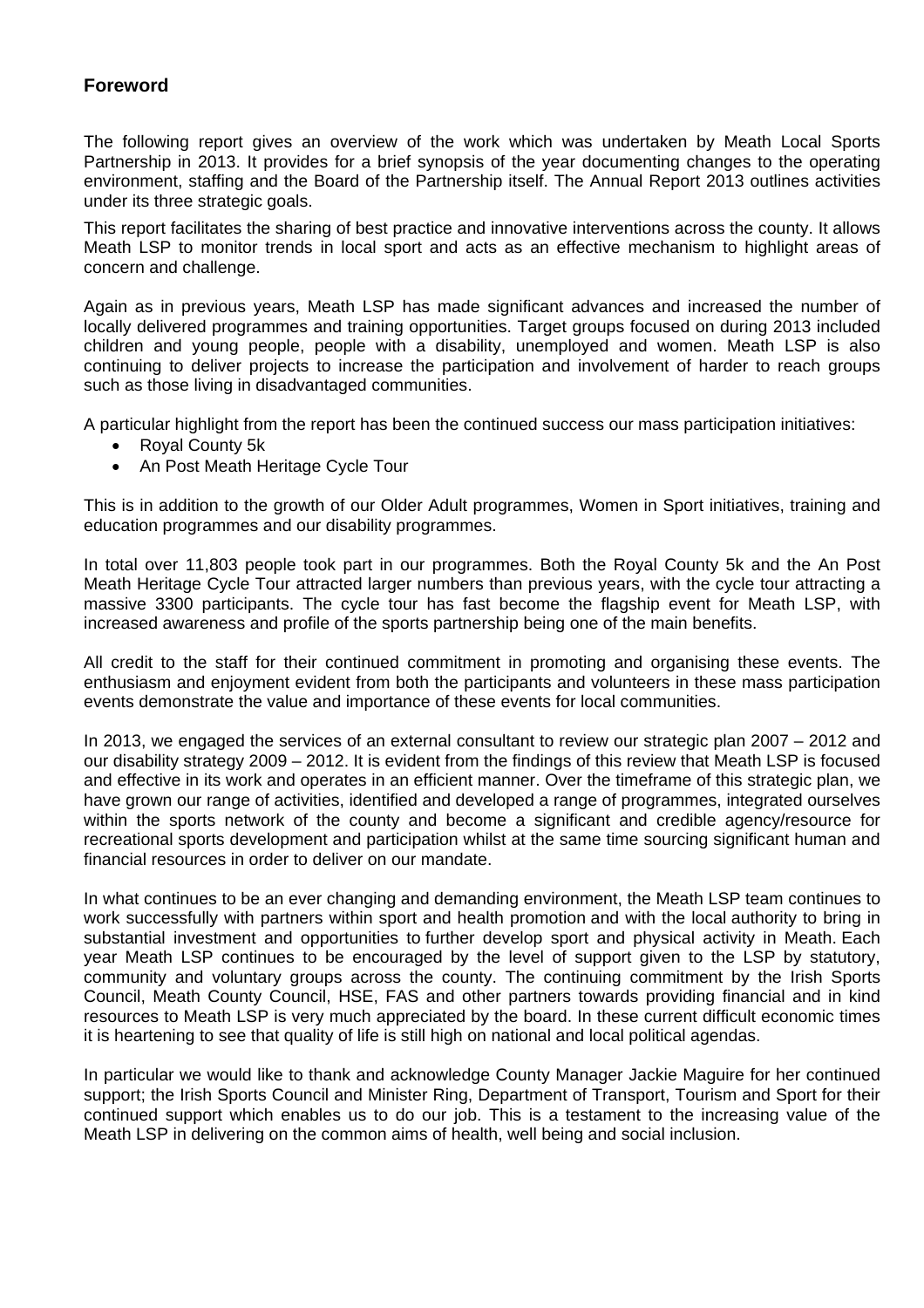Meath Local Sports Partnership is determined that sport and physical activity will remain high on the agenda of all of its partners and will ensure that sport and physical activity contributes at the highest level to the delivery of the shared priorities of those same partners. There are considerable challenges ahead to sustain and grow the provision of such tailored programmes and initiatives for sport and physical activity; but Meath LSP is determined to rise to this challenge.

Lastly, Meath LSP thanks all those who have contributed to the compilation of the report and also those who have been involved in the delivery of the activities described therein. Special mention goes to the Meath LSP Administrator Marcella Mitchell, Sports Inclusion Disability Officer Aine Coogan, Sports Development Officers Ruairi Murphy & David McCaffrey, Be Active Project Facilitator Jenny McAloon and FAS CE worker Joe Faulkner.

The Meath LSP board would like to take the opportunity to invite all statutory, community and voluntary groups with an interest in increasing participation to link in with Meath LSP locally. The benefits the Local Sports Partnership bring to areas such as health, education and social inclusion cannot be underestimated particularly in these challenging times.

On behalf of Meath LSP, we would like to thank the Meath public for their continued support in 2013 evidenced by the large numbers that participated in Meath Local Sports Partnership programmes. We would like to congratulate the Board of Meath LSP and staff for a job well done in 2013 and look forward to more of the same for 2014!

Finally we commend this report to you and hope that you will enjoy reading it.

*John Holian Mary Murphy* 

Chairperson Coordinator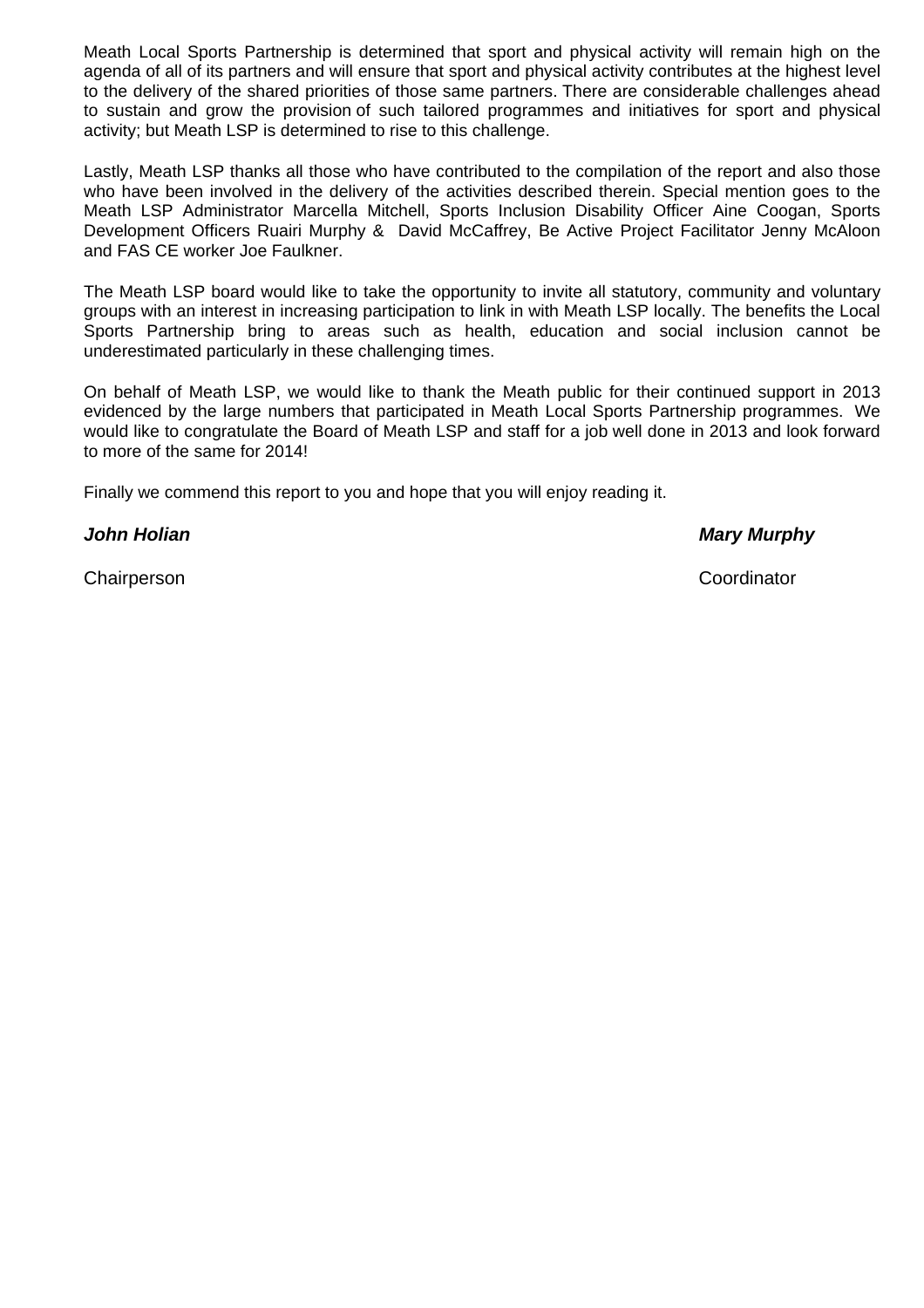### **Overview of the year**

This report has been compiled using the SPEAK self-evaluation system.

### **Background, Resources and Funding**

- Meath LSP is a central pillar, within Meath, of the Irish Sports Councils plans for increasing participation in sport to 45% by 2020
- €940,859.00 was invested in Meath LSP in 2013. This figure includes benefit-in-kind funding
- Funding from the Irish Sports Council accounts for 42.4% of the total LSP funding in 2013, the remaining 57.3% is raised from other sources.
- In 2013, 6 people worked full-time on behalf of Meath LSP. 2.5 were directly funded by the ISC, 2 co funded by Meath Co.Co, 1staff through the HSE and 1staff member through the FAS CE scheme. In the case of the 2 SDO`s half of one position is funded by Meath Co. Co, with remainder funded through income generated by Meath LSP..

Despite the challenges of a more difficult operating environment, there are many positives to be taken from 2013:

- The Irish Sports Council has remained fully committed to Meath LSP providing funding totaling €193,233 to the partnership – this represents a 5% reduction in funding from 2012.
- €286,079.00 (5% decrease from 2012) secured in funding from partner agencies, income from courses and local/national grant schemes. Total figure reflects funding received from Meath County Council, HSE, Road Safety Authority, Dept of Transport, Dept of Environment and grants for Go for Life, Bike Week and monies generated from programmes and activities.

| <b>Funding Source</b>       | <b>Amount</b><br>(EURO) |
|-----------------------------|-------------------------|
| <b>Irish Sports Council</b> | 193,233.00              |
| <b>ISC Programmes Fees</b>  | 7,480.00                |
| <b>Local Authority</b>      | 35,000.00               |
| <b>Be Active ASAP</b>       | 74,587.00               |
| <b>LSP Programmes</b>       | 27,237.00               |
| Women in Sport              | 18,437.00               |
| <b>SIDO Programme</b>       | 20,074.00               |
| Older people                | 8,798.00                |
| Go For Life Grant Scheme    | 1,600.00                |
| An Post Fees & Grant        | 92,866.00               |
| <b>Total</b>                | 479,312                 |
| BIK                         | 461,547.00              |
| Total funding to Meath LSP  | €940,859.00             |

### **Sustaining Meath LSP**

- Although a relatively recent addition to the sports infrastructure in Co Meath, all the evidence produced to date demonstrates that Meath LSP has become a success.
- There is a wide range of sports and physical activity programmes available through Meath LSP Programmes that had not previously been provided on such a comprehensive basis and would not be undertaken were it not for Meath LSP.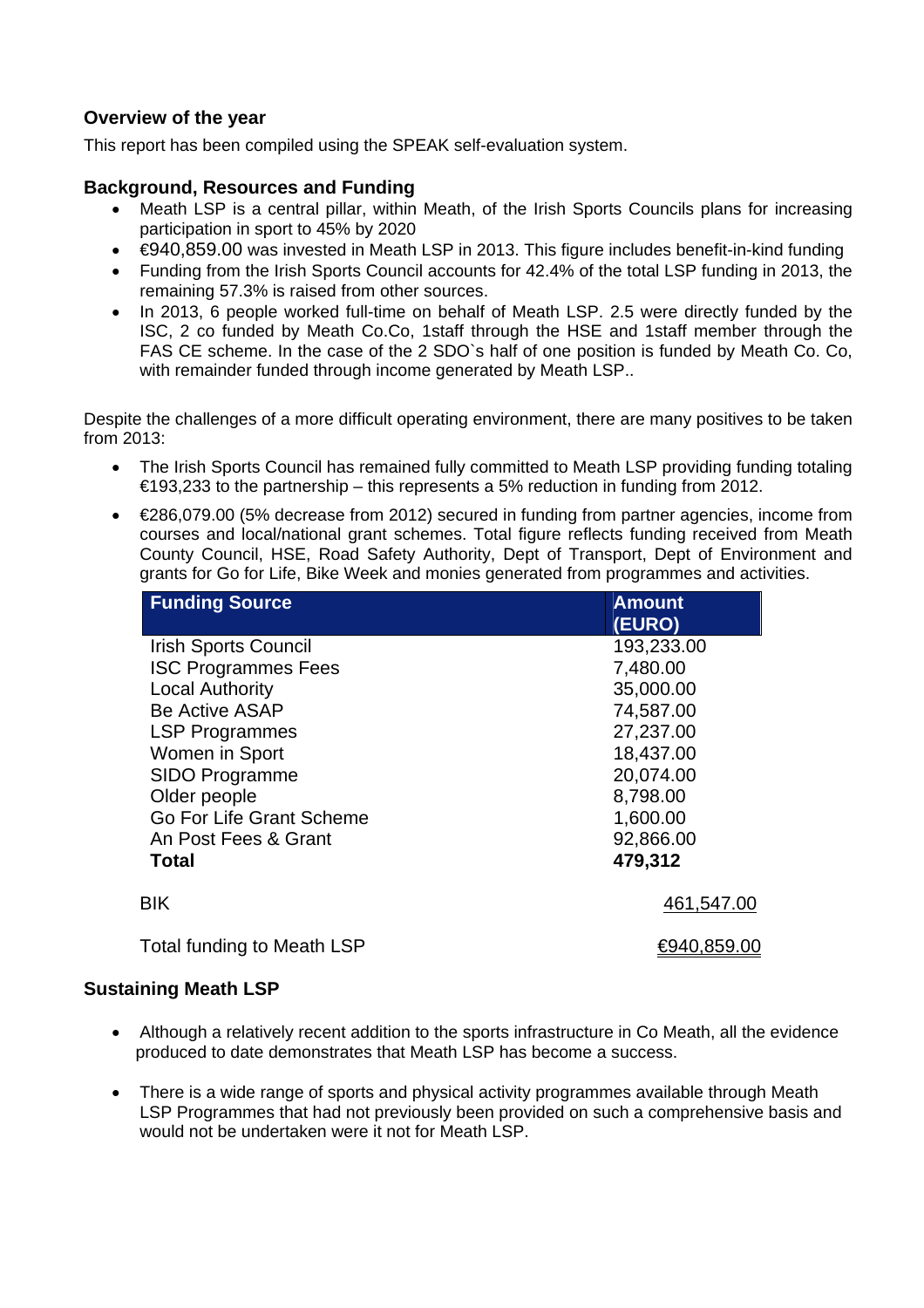- The Board is compact and efficient, it's members carry the interests of their partner organisation to the Meath LSP board meetings and there is evidence of Board members also linking the interests and opportunity of Meath LSP back to their organisation. As suggested in the review, our Partner organisation needs, expectations and their synergies with us, might benefit from being formally agreed upon. Such a process would increase the synergy between Meath LSP and our partners.
- The programmes of Meath LSP are fit for purpose and are innovative in their format and application. However the resources of Meath LSP are increasingly strained as the number and diversity of these programmes grow. In order to best manage these demands on Meath LSP resources, a regular "portfolio" review (twice annual), and formal clarity regarding their exit strategies is suggested.
- The work of Meath LSP amongst individuals with a disability is significant and has a meaningful and a likely long-term impact on participants. There is a realistic commitment and realisation to the mainstreaming of people with disabilities within sports and amongst sports organisations and, increased participation is apparent. More of the same is required however resource uncertainty threatens staff continuity and additional hard data and individual case studies are required to highlight the impact of these activities. Increased awareness of the participation opportunities provided by Meath LSP in this area is also required.
- Measuring the impact of Meath LSP is important both to determine its real effectiveness and in order to communicate the role and importance of the organisation to others. More detailed data is required to truly evaluate the impact of Meath LSP. This is challenging however as such a data gathering and analysis process can be time consuming and distracting. However some form of more detailed data sampling and analysis is required.
- It is evident that the makeup of some of the communities in County Meath are changing particularly within the new dormitory towns in the East and South of the County. It is likely that these new residents have a limited affiliation with County Meath. This is a significant challenge for a number of agencies within the County and Meath LSP has a role as part of a multiagency response to this issue.
- In addition to the role of Meath LSP in supporting new communities, economic issues such as unemployment and reduced incomes have increased the role for sport and physical activity as a means of managing personal wellbeing. However Meath LSP has limited and somewhat uncertain resources. While the Active Communities initiative and other Meath LSP programmes appear to present an effective response to these sports and physical activity needs, additional resources and/or a sharper focus on the future actions of Meath LSP are required.
- The recession appears to have aided a growth in participation in sports amongst adults and especially in the sports of running, cycling and swimming. This increased awareness and demand for participation opportunities is an opportunity for Meath LSP to deliver on its mandate. However its core role in increasing participation amongst the sedentary members of the community should not be subsumed by the demands and the optics of these mass participation opportunities.
- The focus of Meath LSP has changed from primarily delivering participation opportunities and programmes to one of coordinating resources and increasingly to providing leadership in recreational sports for the County. This transition is on-going and it requires an acknowledgement by the Board, Partners and staff in order that it can be clarified, structured and resourced appropriately (additional staff training, changing Board role and deeper partner relationships).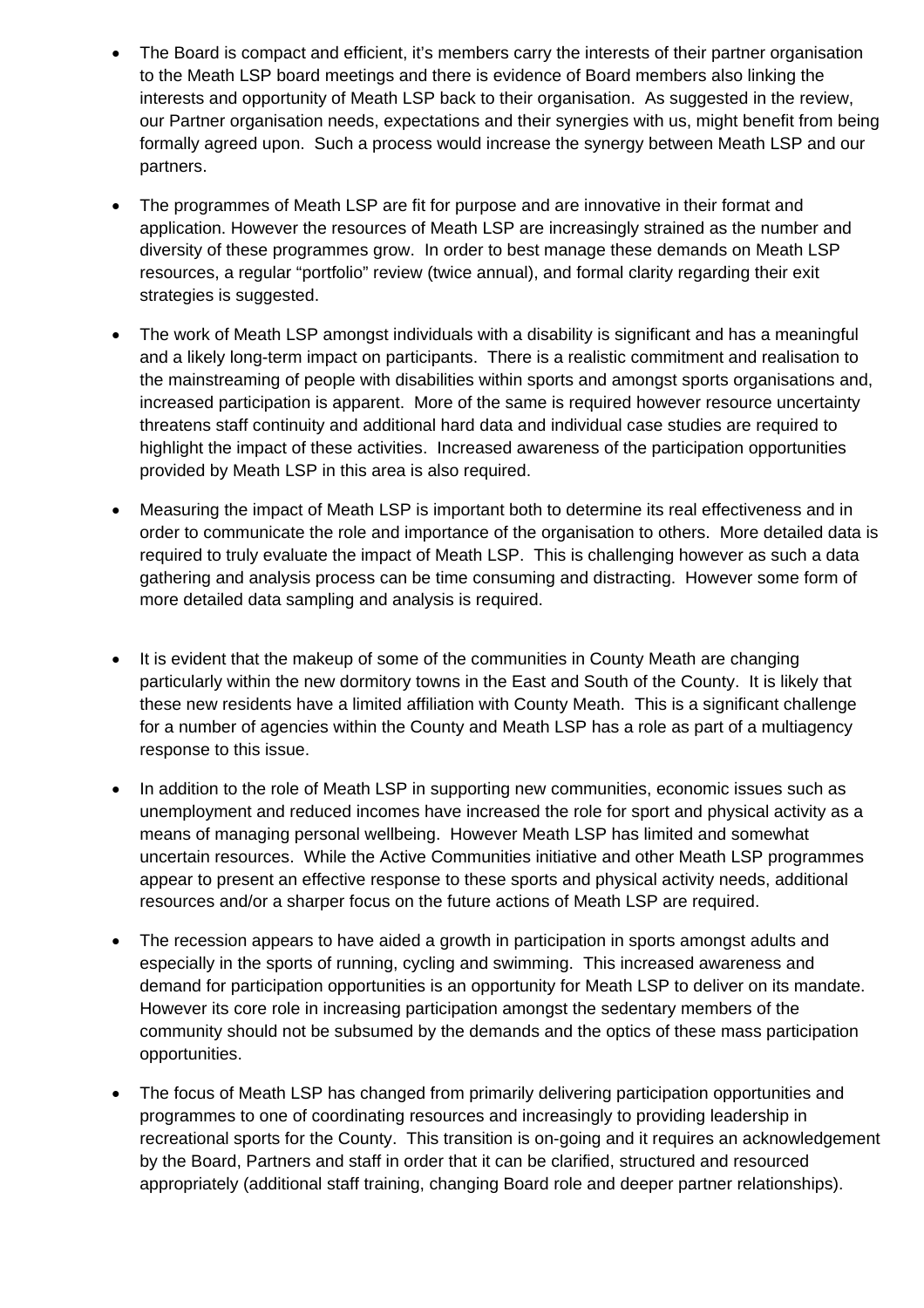In conclusion Meath LSP meets its mandate within the limitations of its resources. Meath LSP engages with a variety of target groups and the staff and Board have an awareness of the changing economic environment and the impact that this is having on the County Meath community. The subsequent Meath LSP strategic plan is likely therefore to continue with a similar direction and approach of the present plan. However the changing context of Meath LSP with respect to uncertain resourcing, additional demand for MLSP services and a growing strategic/leadership role for Meath LSP, requires the future vision and actions of Meath LSP to be redefined.

Finally it is worth nothing that the recent significant increases in sports participation evident anecdotally and through research (Irish Sports Monitor), may signal a golden era for sports participation in Ireland. Future decisions regarding the operation of Meath LSP should take advantage of this opportunity.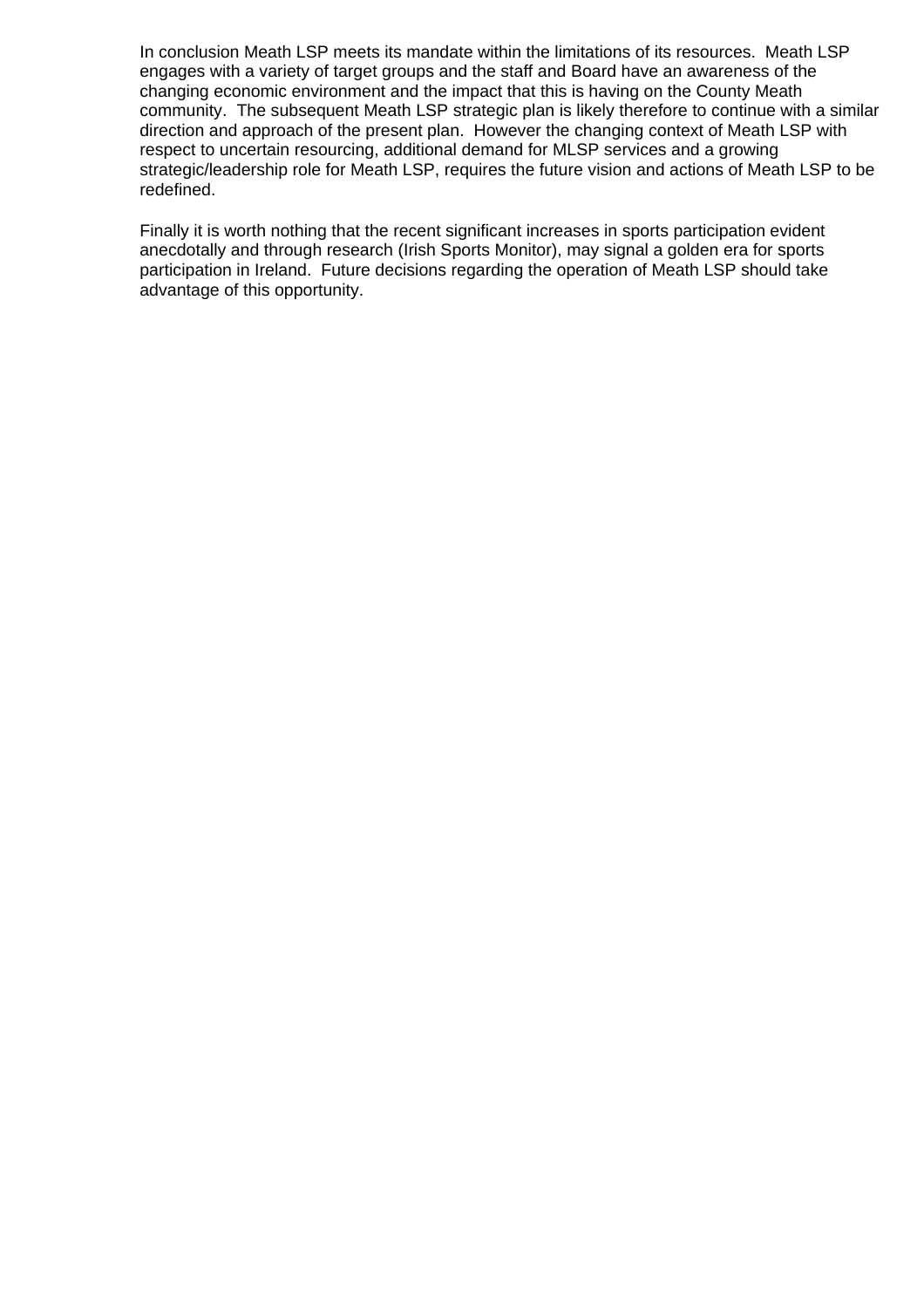### **MLSP Board and Staff**

### **Board of Meath Local Sports Partnership as at 31 December 2012**

| <b>Name</b>                         | <b>Position Held</b> | <b>Finance</b> | <b>Executive</b> | <b>Director</b> | Organisation                    |
|-------------------------------------|----------------------|----------------|------------------|-----------------|---------------------------------|
| Mr.<br>John<br>Holian               | Chairperson          |                |                  | ✓               | <b>Athletics</b>                |
| Deirdre<br>Ms.<br>Dowling           | Vice<br>Chairperson  |                | ✓                | $\checkmark$    | Outdoor sports                  |
| Mr. Patrick O<br>Reilly             | <b>Treasurer</b>     | ✓              | ✓                | ✓               | Corporate sector                |
| Ms.<br>Yvonne<br>Gilsenan           |                      |                | ✓                | $\checkmark$    | <b>Health Service Executive</b> |
| Mr.<br>Paddy<br>Kelly               |                      |                |                  | $\checkmark$    | <b>Meath GAA</b>                |
| Fran<br>Mr.<br>Power                |                      |                |                  | $\checkmark$    | <b>Athletics County Board</b>   |
| Dr. Nazih Eldin                     |                      |                |                  | $\checkmark$    | <b>Health Service Executive</b> |
| Mr.<br>David<br><b>Byrne</b>        |                      |                |                  | ✓               | <b>Meath County Council</b>     |
| Ms.<br>Audrey<br>Farrell            |                      | $\checkmark$   |                  | ✓               | <b>Disability Services</b>      |
| Cllr.<br>Gerry<br>$\circ$<br>Connor |                      |                |                  | $\checkmark$    | <b>Meath County Council</b>     |

### **Changes to Board of Directors during 2013:**

The board and staff of Meath Local Sports Partnership would like to thank the following Directors who resigned during 2013 for their valuable contribution and support:

- Mr. Ken Lynch
- Mr. Declan Sheridan

### **Staff of Meath Local Sports Partnership as at 31 December 2013:**

- Mary Murphy Sports Co-ordinator
- Marcella Mitchell Office Administrator
- David McCaffrey Community Sports Development Officer
- Aine Coogan Sports Inclusion Disability Officer
- Ruairi Murphy Sports Development Officer
- Joe Faulkner Community Employment Office Assistant
- Jenny McAloon Be Active ASAP Coordinator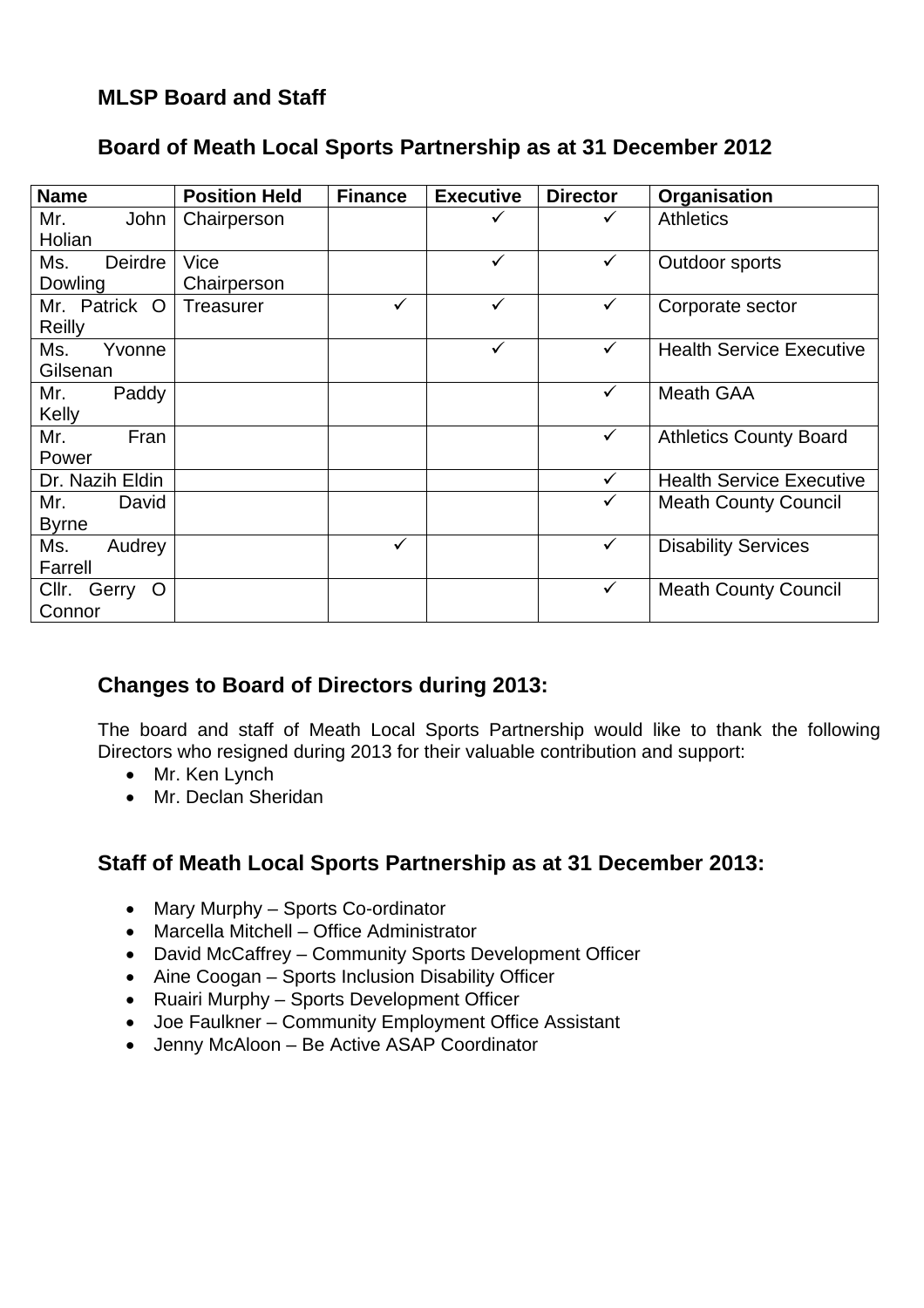### **The Future of Irish Sport – Vision 2020** (courtesy Federation of Irish Sport)

**John Treacy – Chief Executive Officer, Irish Sports Council – "***Irish sport has had a great year in 2013. Sport has travelled a long way in recent years but is only at the beginning of its potential. By 2020 the Irish sports sector will be making an even greater contribution to our economy and society.* 

*Over the next decade we hope to see continuing increases in the number of people participating in sport and physical activity. The focus of the Local Sports Partnerships is on "hard to reach" groups and they are very successful in activating people who face barriers to participating in sport. Over time we want to see more people participating but also greater consistency in numbers across all social groups.* 

*There is a huge talent and commitment within the community to continue to build the sector so that we will be recognised nationally and internationally as a healthy and sporting nation".* 

**Susan Marron – Chairperson, Irish Primary PE Association –** *"By 2020 Physical Education (PE) will be at the heart of children`s education. A child`s experience of PE will help develop their physical, social and emotional competences to participate in physical activity and appropriate extra-curricular and community sporting opportunities.* 

*PE will be inclusive, fun and maximise physical activity opportunities in lessons. PE will be supported by physically active schools which maximise opportunities to promote physical activity at lesson transitions and break times and which encourage active travel to and from school. Optional extracurricular activities will be supported by the Local Sports Partnerships, National Governing Bodies of Sport and the HSE".* 

**Sarah Keane – Chief Executive Officer, Swim Ireland –** *"We are lucky in Ireland to have a number of really talented and capable women in leading roles in sports administration right around the country. Sport is for everyone and that includes women. Women`s passion and commitment no matter the nature of their involvement in sport is just as fierce as men`s. I would hope that by 2020 female participants in sport feel their contribution is as recognised and as valued as that of men and that girls and women of all ages are encouraged to get involved in sport to the same extent as their male counterparts..truly sport for all".*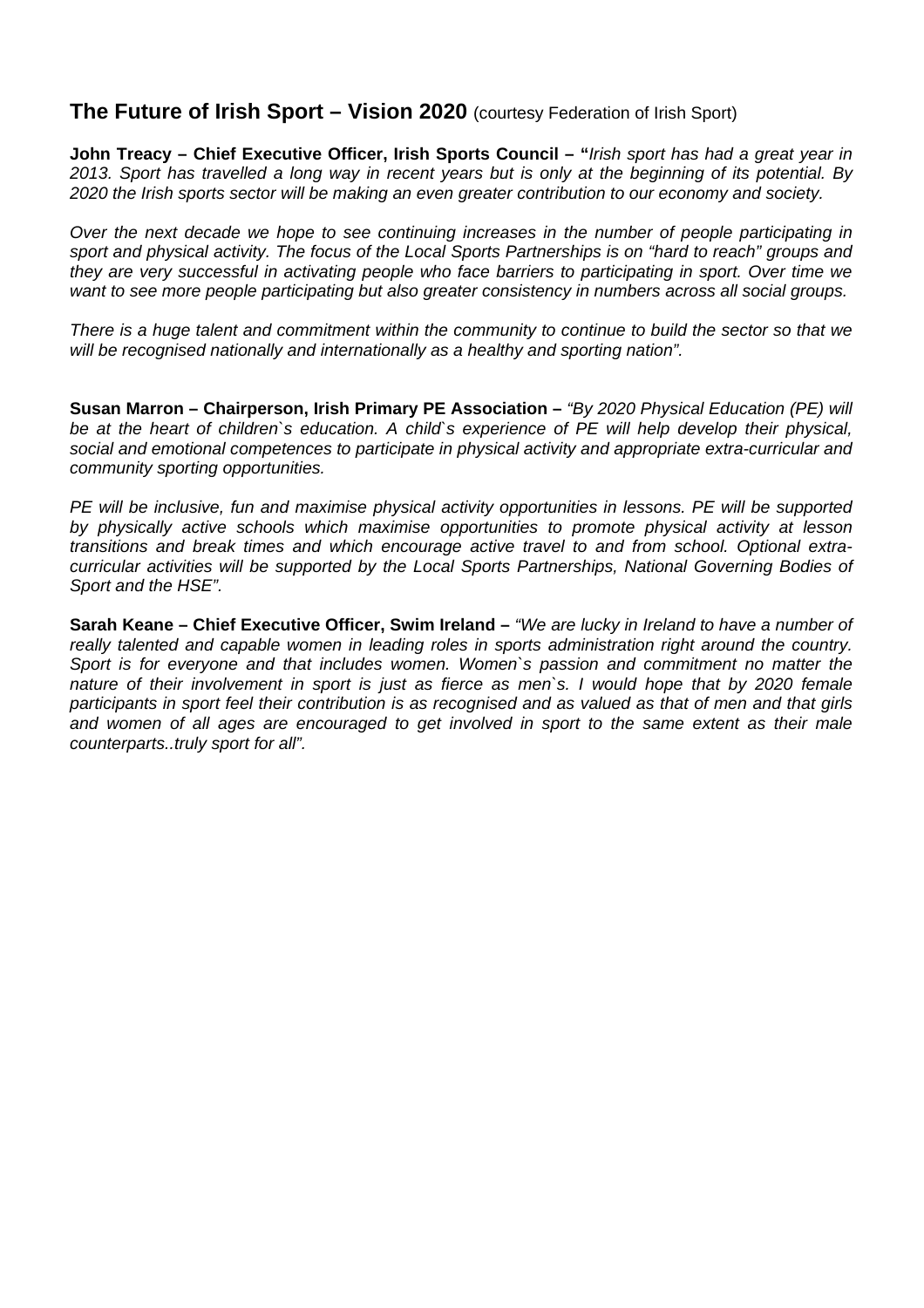| <b>2013 Participation Summary Report</b>                                 |                             |                          |                                                                           |  |
|--------------------------------------------------------------------------|-----------------------------|--------------------------|---------------------------------------------------------------------------|--|
| <b>CHILDREN &amp; YOUNG PEOPLE</b>                                       |                             |                          |                                                                           |  |
| <b>Course</b>                                                            | <b>Participants</b><br>2013 | <b>Participants 2012</b> | <b>Details 2013</b>                                                       |  |
| <b>Bunts Start</b>                                                       | $\overline{\phantom{a}}$    | 59                       | No funding for programme<br>in 2013 - ISC review for<br>2014              |  |
| Buntus Generic - New<br><b>Teacher Training</b>                          | 17                          | 31                       | 2 training sessions $-1$ for<br>new teachers, 1 special<br>needs specific |  |
| Play Rugby Initiative                                                    | 600                         | 600                      | 20 schools (approx. 30<br>children per school)                            |  |
| <b>Be Active ASAP</b><br>Programme - Teacher<br>Training                 | 1487                        | 721                      | 27,943 children<br>participating, 2390 parent<br>volunteers, 323 schools  |  |
| <b>School Sports Day</b><br>Training                                     | 17                          | 13                       | 11 schools represented                                                    |  |
| Girls in Action                                                          | 75                          | 150                      | 2 Schools in 2013                                                         |  |
| Safe Cycling & Training<br>Skills Programme in<br><b>Primary Schools</b> | 1312                        | 1011                     | 65 Schools                                                                |  |
| <b>School Hall Athletics</b>                                             | 450                         | 232                      | 10 Schools                                                                |  |
| <b>SHINE</b> Programme                                                   | 13                          | 13                       | 15 participants over two yr<br>prog.                                      |  |
| <b>First Tee Golf Initiative</b>                                         | 85                          | 158                      |                                                                           |  |
| <b>TRAINING &amp; EDUCATION</b>                                          |                             |                          |                                                                           |  |
| <b>Course</b>                                                            | <b>Participants</b><br>2013 | <b>Participants 2012</b> | <b>Details 2013</b>                                                       |  |
| Code of Ethics                                                           | 180                         | 143                      | 12 workshops                                                              |  |
| Children's Officer                                                       | 32                          | 25                       | 2 workshops                                                               |  |
| <b>Sports First Aid</b>                                                  | 10                          | 21                       | $1$ workshop – review<br>delivery for 2014                                |  |
| <b>Sports Matters Conference</b>                                         | 68                          | 151                      | 1 workshop                                                                |  |
| <b>Disability Inclusion Training</b>                                     | 16                          | 20                       | 1 workshop                                                                |  |
| TY Disability Awareness<br>Training                                      | 31                          | 80                       | 1 workshop-Loreto<br>College                                              |  |
| <b>Capital Funding Workshop</b>                                          | $\overline{a}$              | 81                       | Funding not available in<br>2013                                          |  |
| <b>WOMEN IN SPORT</b>                                                    |                             |                          |                                                                           |  |
| <b>Course</b>                                                            | <b>Participants</b><br>2013 | <b>Participants 2012</b> | <b>Details 2013</b>                                                       |  |
| <b>Walk for Fitness Navan</b>                                            | 46                          | $\overline{\phantom{a}}$ | 10 week programme in<br>total - 2 rollouts                                |  |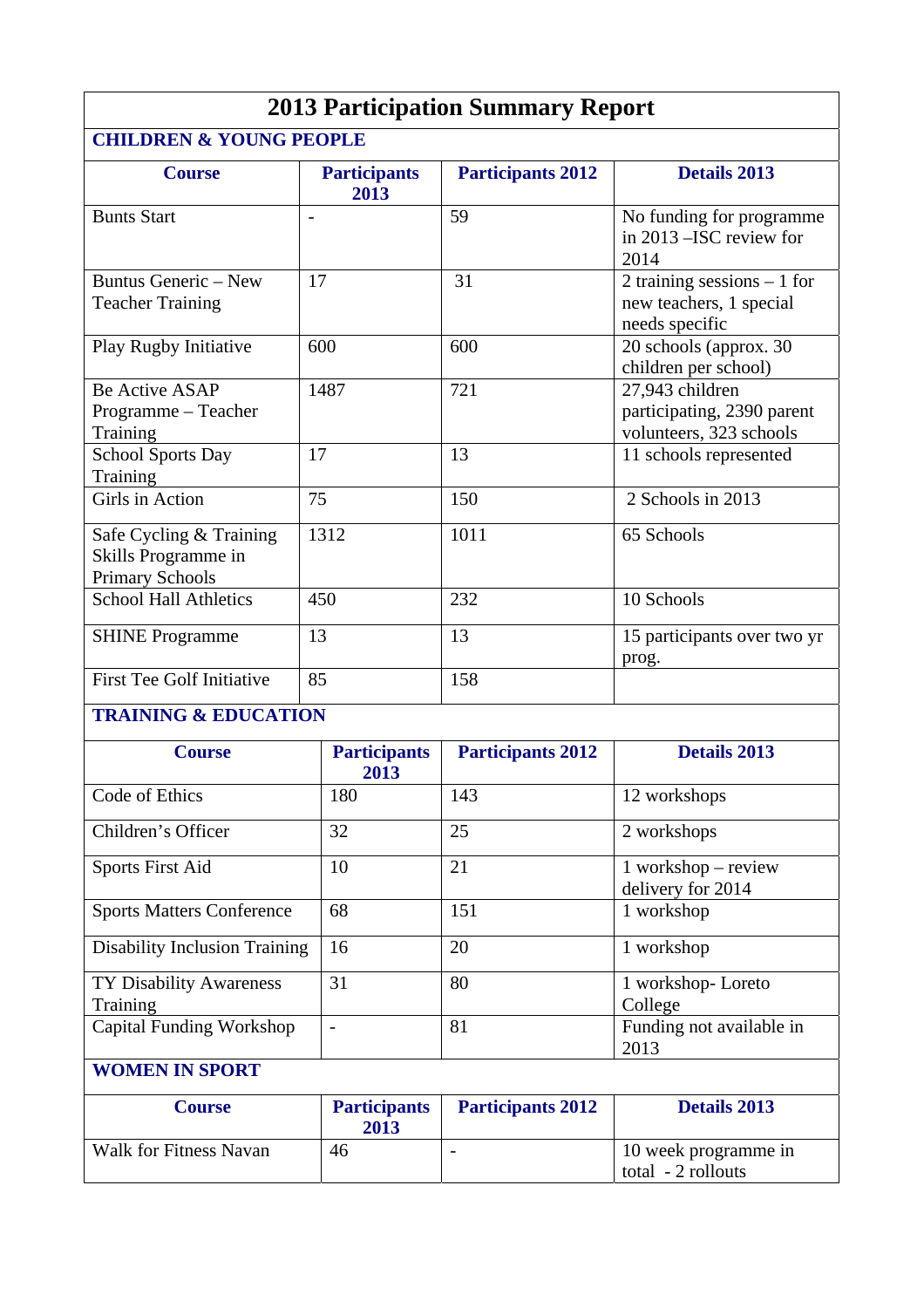| <b>Walk for Fitness Kiltake</b>     | 25                                  |                          | 5 week programme                                                                           |
|-------------------------------------|-------------------------------------|--------------------------|--------------------------------------------------------------------------------------------|
| <b>Walk for Fitness Kells</b>       | 11                                  | $\overline{\phantom{a}}$ | 5 week programme                                                                           |
| Learn2Run Navan                     | 54                                  | 50                       | 10 week programme                                                                          |
| Learn2Run Windtown                  | 38                                  | $\overline{a}$           | 10 week programme -<br>extended from navan                                                 |
| Learn2Run Kells                     | 69                                  | 63                       | Programme extended due<br>to demand $-16$ weeks in<br>total                                |
| Learn2Run Kiltale                   | 23                                  | 34                       | 10 week programme                                                                          |
| <b>Fleetfeet Navan</b>              | 10                                  | 20                       | 5 week programme -                                                                         |
| <b>GAP</b> Programme                | $\overline{\phantom{0}}$            | 150                      | Programme under review                                                                     |
| <b>DISABILITY PROGRAMMES</b>        |                                     |                          |                                                                                            |
| <b>Programme</b>                    | <b>Participants</b><br>2013         | <b>Participants 2012</b> | <b>Details 2013</b>                                                                        |
| <b>Wheelchair Basketball</b>        | 5                                   | $\overline{4}$           | Club Established                                                                           |
| Ticket2Try                          | 112                                 | 141                      | Reduced number due to<br>sustainable programmes<br>est. in 2012                            |
| Football for All Club               | $\overline{\phantom{a}}$            | 18                       | Programme ceased due to<br>lack of commitment from<br>the club                             |
| <b>Power Soccer Club</b>            | 6                                   | 6                        | Club Sustainable                                                                           |
| Learn2Cylce Programme               | 33                                  | 32                       | 2 courses                                                                                  |
| Learn2Run-Family<br>Programme       | 16                                  |                          | Run in partnership with<br>The Meadows respite<br>centre for children with<br>disabilities |
| <b>MDI</b> Sports Day               | $\overline{0}$                      | 13                       | Did not take place in 2013                                                                 |
| Sandsailing Come and Try It<br>Day  | $\overline{0}$                      | 33                       | Did not take place in 2013                                                                 |
| <b>Rehab Sports Day</b>             | $\overline{0}$                      | 131                      | Did not take place in 2013                                                                 |
| Learn2Swim                          | 10 children<br>per 6 week<br>course | $\overline{a}$           | New club set up and made<br>sustainable under Aura<br>Navan                                |
| Hockey4All Club                     | 20                                  | $\overline{0}$           | New club set up and made<br>sustainable under Navan<br>Hockey Club                         |
| <b>Xcessible Leisure Initiative</b> | $\overline{0}$                      | 20                       | Did not take place in 2013                                                                 |
| <b>OLDER PEOPLE</b>                 |                                     |                          |                                                                                            |
| <b>Course</b>                       | <b>Participants</b><br>2013         | <b>Participants 2012</b> | <b>Details 2013</b>                                                                        |